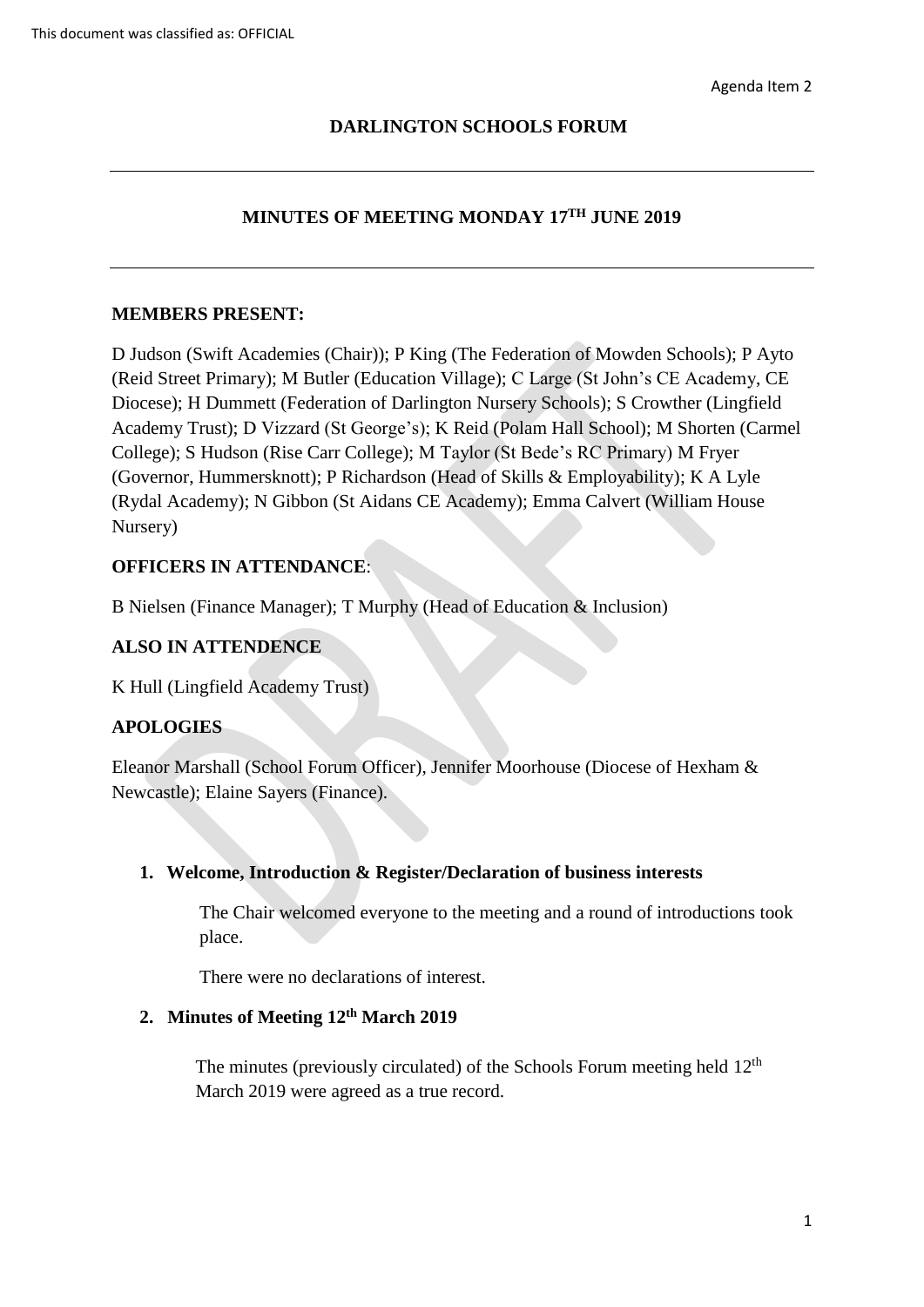## **3. Budget Update 2018/19**

The Finance Manager presented the previously circulated paper on the budget 2018/19.

The Finance Manager informed Forum that the figures in the appendix were the final expenditure for the 2018/19 financial year. The final position was broadly in line with the previous report to Forum in March, with paragraphs 4 to 7 noting any significant changes from previous projections.

The Finance Manager informed Forum that the final position was an overspend of £2.9 million which included £1.5m brought forward from 2017/18. The accumulated overspend on high needs was £3.2 million and therefore high needs accounted for the full budget pressure.

The Finance Manager outlined underspend in other blocks of the DSG and the proposed use of those as noted in the report.

Forum agreed the recommendations,

- To note the final budget position for 2018/19
- To approve carry forward budget from 2018/19 to 2019/20
- To transfer £11,349 from the central schools block into the high needs block in 2019/20 to assist with budget pressures.

### **4. High Needs Recovery Plan**

The Head of Education & Inclusion presented the previously circulated paper, highlighting that the plan was to bring the high needs block in year position into balance in the third year of the plan, but not to recover the historic deficit within the three year period. The plan is to create new provision with three new resource bases and places at a Tees Valley Free Special school.

The paper highlighted the number of ECHP plans and recent trends in the number of plans accepted. It was noted that Darlington appears to have stabilised plan numbers in the last year.

It highlighted that changes are made to funding of the B&A with previous arrangements replaced with a money following the child model.

The risks within the plan were highlighted as follows,

- The ability to return children from current placements
- Any delay in the opening of new provision
- Increased demand for support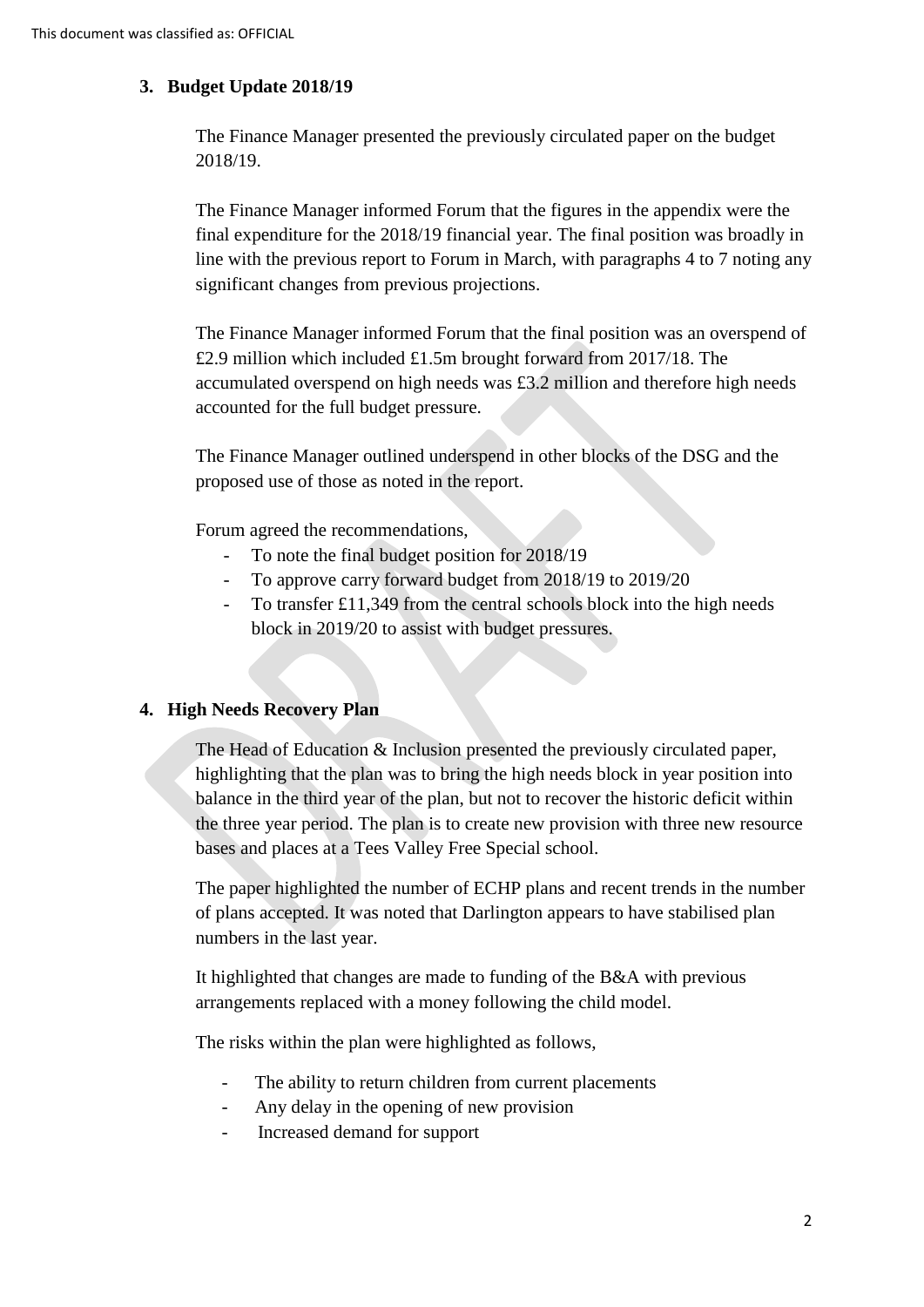The Forum discussed the proposals and the following comments and questions were raised

- Many of the risks are out of the control of the LA, how will they be managed?
- Is there a benchmark/monitoring to assess how the plan is achieving its goals?
- What other plans do we have if this proposal does not succeed?
- It was accepted that there are risks with the plan, but that robust monitoring would take place to highlight issues early in order to allow for actions to be taken. It was acknowledged that some risks are outside of the LA control.
- How would plans be reviewed by ESFA?
- It was questioned whether the position on plans numbers was stabilising, were more children not receiving support?
- The numbers are only from one year so are subject to change, however Darlington is still above national average, without any specific reason, so numbers should be lower.
- It was questioned why Darlington numbers are higher, there should be monitoring of data for trends, for example fixed term exclusion rates.
- regarding numbers. • Has any analysis being done with data from statistical neighbours? Analysis has been undertaken, Darlington are in a slightly worse position
- The location of the proposed Tees Valley Free school is currently Grangetown in Redcar & Cleveland
- That the location of the free school was not advantageous to Darlington children due to the need to have long taxi travel.
- Vulnerable children should not have to travel by taxis to Redcar & Cleveland both from a vulnerability viewpoint and on financial grounds.
- It was noted that some children are already transported further than Grangetown on a daily basis due to the lack of nearer provision.
- provision. • The Free school would have a lower cost than independent sector
- The strategy is working with health colleagues, there is now a whole system approach between the LA and health. In other areas where they have whole systems approaches there are good SEND inspection ratings.
- There is not enough money in the system
- Reforms in 2014 have led to higher demands and expectations, however funding did not follow the reforms.
- That decisions regarding the allocation of high needs funding a number of years ago may have contributed towards some of the issues now.
- Some out of area placements are due to the local offer not being sufficient. With no additional funding being made available, this can lead to mainstream places breaking down, has an additional funding to schools option been considered?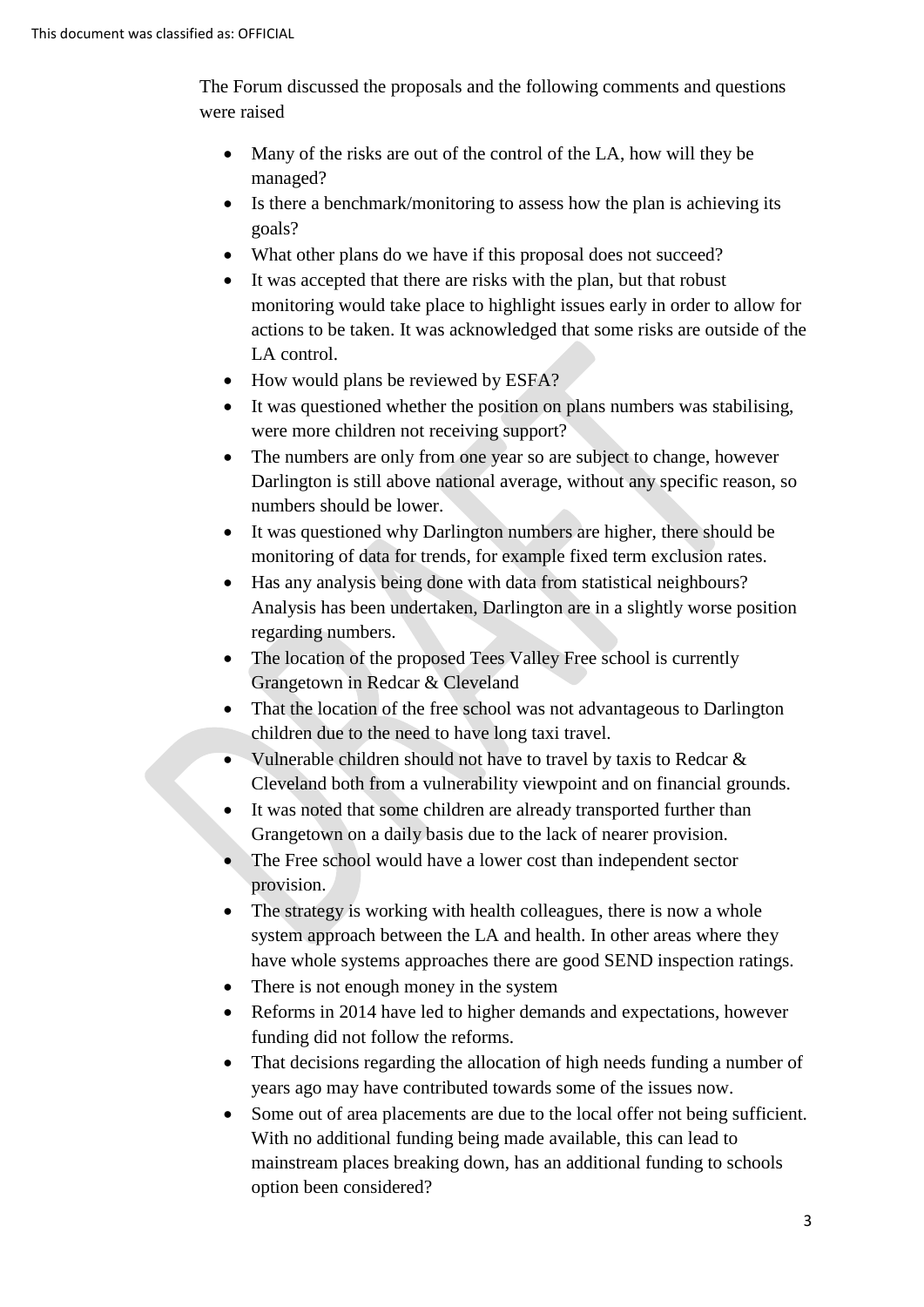- The new ranges system allocates funding based upon need and is in line with the code of practice. The vast majority of children will be funded through the ranges banding, but there will always be some packages that require funding outside of the range.
- It was raised that schools can help influence parents to use the new provision. We need to ensure that we know what provision is available across the town and how we can ensure professionals and parents are aware of the provision.
- Work is ongoing with partners on how sharing of the local offer can be improved. The Head of Education & Inclusion has an open monthly open morning which parents can attend to discuss issues. Work is ongoing to make the local offer more user friendly.
- The change in political leadership at Darlington was noted, with Councillor Cruddass the new portfolio holder for Children and Families.

 is a lot of uncertainty regarding future funding levels, as at present funding is not known how plans will be assessed as no feedback has been given. There existing allocations have been used in the plan. A brief update was given with regard to requirements of ESFA regarding the plan. The plan will be submitted by the 30<sup>th</sup> June in line within the deadline. It allocations have only been given up to the end of 2019/20. This uncertainty has made it difficult to project future high needs resources and hence the

Forum agreed the recommendations,

- To note the actions in place to mitigate and minimise forecast high needs pressures -
- To approve the High Needs deficit reduction plan

#### **5. Membership of the Schools Forum and Chair**

 members expire at the end of this term. All members were asked to if they still Members were informed that the current two year terms of office for the Forum wished to stay on the Forum for the next term of office, so they can be included within the selection process.

 part of the new membership. A list of current members and deputies will be A number of members do not have deputies, so this will need to be addressed as circulated.

Once the membership for the new term of office is confirmed a Chair and Vice Chair will be elected.